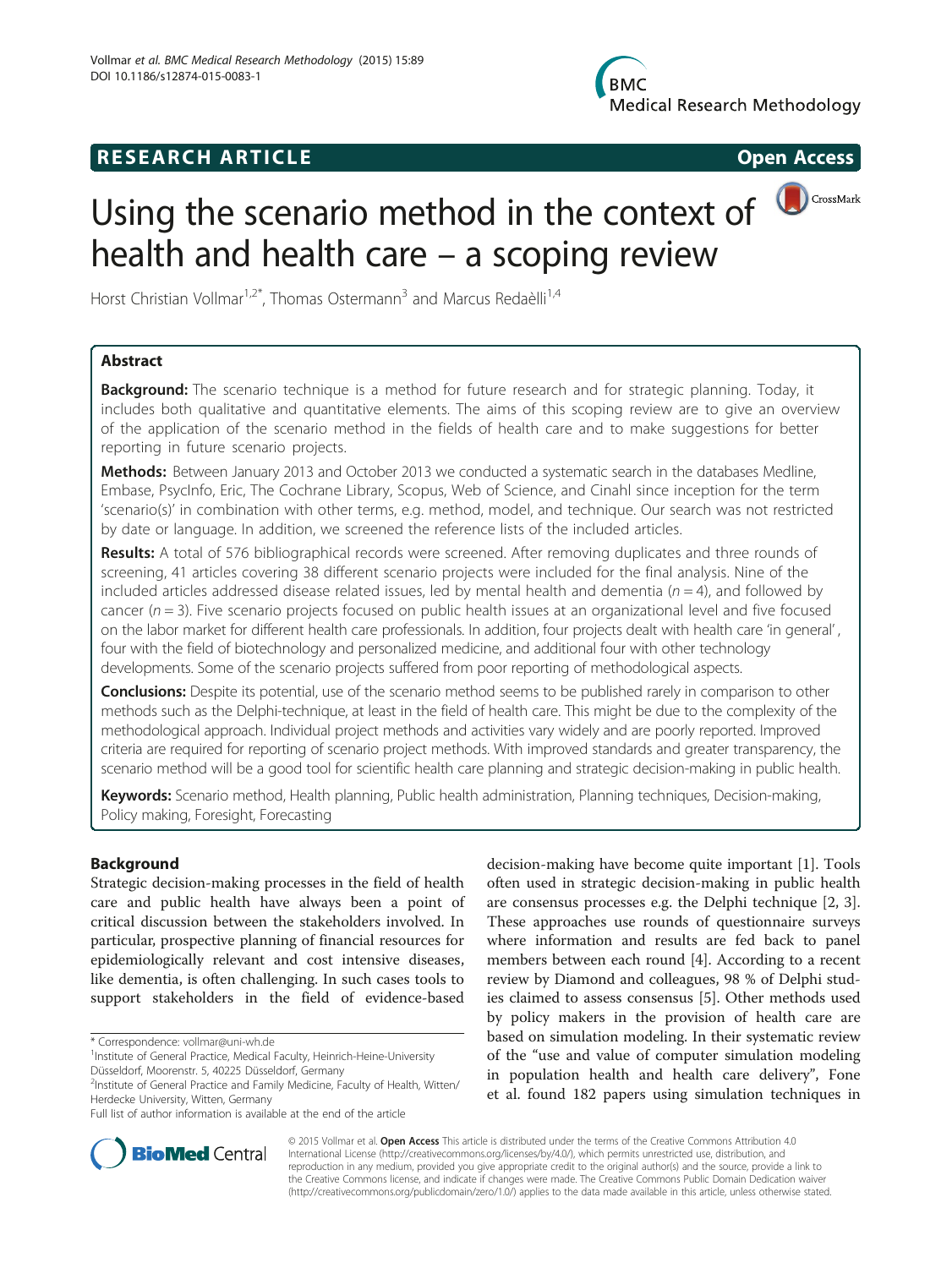<span id="page-1-0"></span>the field of public health [\[6](#page-8-0)]. Both the Delphi technique and simulation modeling are widely used for health care issues, but were originally developed to support forecast and foresight processes [\[7\]](#page-8-0). These methods are not without critique and leave room for improvement [\[5, 8\]](#page-8-0).

Over the last decades, the scenario method has become an additional tool in foresight activities and research. To a certain extent, it makes use of both qualitative (e.g. expert opinion and discussion) and quantitative elements (e.g. scenario calculations) [\[9](#page-8-0)–[11\]](#page-8-0).

Glenn gave the following definition: "a scenario is a story with plausible cause and effect links that connects a future condition with the present, while illustrating key decisions, events, and consequences throughout the narrative" [[9\]](#page-8-0). Scenarios are often described as outlines of possible futures, but they do not describe comprehensive pictures of the future and do not claim to be complete or correct [[9, 10, 12](#page-8-0), [13](#page-8-0)]. Although, scenarios are always hypothetical, they are not arbitrary [[10](#page-8-0)]. Additionally, the creation of scenarios presents an interdisciplinary approach to explore future issues while offering several advantages, e.g. the support of a future-oriented way of thinking by taking alternative developments into consideration [[9](#page-8-0)–[11](#page-8-0)]. Furthermore, it fosters systematic and structured discussion of uncertain alternative futures by the incorporation of expert knowledge. Proceeding step-by-step reduces the perceived complexity of the correlations examined, generates findings that are comprehensible [[14\]](#page-8-0), and should improve strategic decision-making [\[15](#page-8-0)–[17\]](#page-8-0). It may be combined with other foresight methods such as the Delphi technique or road-mapping [\[18, 19](#page-8-0)]. Since its first appearance in the 1950s, and after a decline during the 1980s, the number of published articles using this method is again increasing [\[20\]](#page-8-0).

Although less commonly used in the context of health and health care than either the Delphi technique or simulation modeling, the scenario method has also been used to support strategic decision-making in the field [[13, 15](#page-8-0)–[17](#page-8-0), [21](#page-8-0)–[25\]](#page-8-0). Unfortunately, information about the different scenario projects in the context of public health or health policy seems to be disparate and often not known to researchers in this field. Thus, there is a basic need to provide an overview of published scenario projects. The first aim of this review is to give such an overview of the application of the scenario method in the context of health and health care. The second aim is to make first recommendations for improved reporting in future scenario projects.

## Methods

We conducted our scoping review [[26\]](#page-8-0) on the basis of the enhanced recent recommendations of Arksey and O'Malley [[27](#page-8-0)] by Levac and colleagues [[28](#page-8-0)] and presented the results of our search strategy in a flowchart (Fig. [1](#page-2-0)). Between January 2013 and October 2013 we conducted a systematic search in the following:

Medline, Embase, PsycInfo, Eric, The Cochrane Library, Scopus, Web of Science, and CINAHL. An initial search was carried out in January 2013 and an additional search was made in October 2013. The word 'scenario' was searched in combination with other terms, e.g. method, model, technique, etc. (see Additional files [1](#page-7-0) and [2\)](#page-7-0). In an additional step, the reference lists were tracked backwards for further relevant publications not listed in the databases mentioned above (Fig. [1](#page-2-0)). We also included in our review manuscripts which were recommended by authors or experts in the field [[16](#page-8-0), [29](#page-8-0)]. We also scanned articles suggested by the ´related citations in PubMed' option for the three most recently published articles [[16](#page-8-0), [21, 30](#page-8-0)]. Our search was not restricted by date or language. After screening the title, and, if available, the abstract, all articles that both dealt with the scenario method and addressed issues related to health or health care were included for full text screening. This full screening was performed by two reviewers (HCV, MR) with the following exclusion criteria. Discrepancies were discussed between the two reviewers to achieve consensus. In the case of a possible disagreement a third author (TO) was designated (not required).

Articles were excluded in which the term 'scenario' was used only to refer to a possible (future) event [[31, 32](#page-8-0)]. Other exclusion criteria were:

- 'scenarios' in epidemiology when used only as projections (e.g. 'population ageing', defined as an increase in the percentage of elderly persons in the population) [\[33\]](#page-8-0),
- 'scenarios'which were 'pure' simulation modeling [[34](#page-8-0), [35](#page-8-0)],
- 'scenarios' which were used only to support shared decision-making (e.g. determination of patient preferences) [\[36](#page-8-0), [37\]](#page-8-0),
- 'scenarios' in microbiology or genetics [[38,](#page-8-0) [39](#page-8-0)],
- description of the scenario method itself (without a concrete project) [[40](#page-8-0)–[42\]](#page-8-0),
- publications unrelated to health or health care [\[43\]](#page-8-0),
- abstracts only (no full-text available or full-text already included in our review) [\[44](#page-8-0)–[46\]](#page-8-0),
- grey literature (e.g. reports) without publication in a scientific journal [\[25](#page-8-0), [47\]](#page-8-0).

## Results

Our search resulted in the identification of a total of 576 bibliographical records. Charting of the data was undertaken independently by two authors (HCV, MR). After removing duplicates, 379 references remained, which,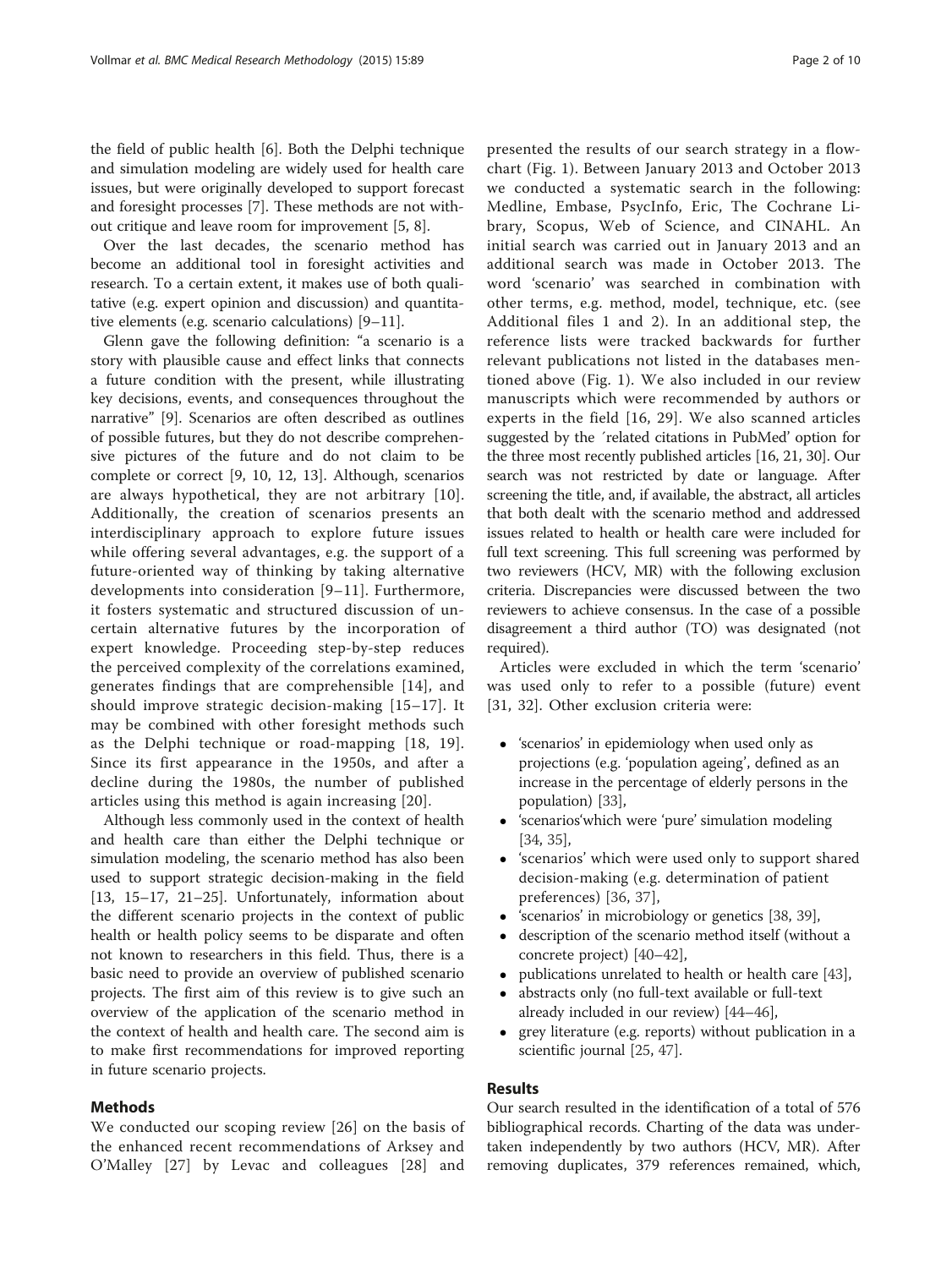<span id="page-2-0"></span>

after thorough title and abstract screening, left 67 selected references for possible inclusion (Fig. 1). After full-text screening, 21 publications were excluded because they did not fit the criteria previously determined. From these 46 articles describing the scenario method in use, a total of 41 remained after a final step of exclusion (Fig. 1). Reasons for exclusion were as follows: description of a whole national scenario program (see below) [[48\]](#page-8-0), only an abstract of an included project [[46](#page-8-0)], only a simulation modeling project without the description of the scenarios [[49\]](#page-8-0), one background paper of an included project with no direct link to the scenarios [\[50](#page-8-0)], and one article with no scenario project [\[51](#page-8-0)]. The final 41 publications described a total number of 38 different scenario projects. As the studies were quite heterogeneous and included a variety of perspectives, it was decided to classify them by using the following categories (according to Schnaars): year, institution, country, focus, time horizon, number of developed scenarios (Table [1](#page-3-0)) [[52\]](#page-8-0). We also had discussed to include details of the used methods (e.g. qualitative, quantitative, or both), however in many studies the methods were not adequately described, so we decided not to expand this point. Table [1](#page-3-0) gives an

overview of the subjects of the included scenario projects, most of them with a time horizon from 10 to 20 years ( $n = 28$ ), two with a 5 year- [\[13, 53](#page-8-0)] and one with a 50 year-perspective [\[54](#page-9-0)]. In seven projects the adopted time horizon was not mentioned [\[24,](#page-8-0) [55](#page-9-0)–[60](#page-9-0)]. The background of the participating experts was not always adequately reported. The reported background of the experts ranged from "leading health futurists" [\[61](#page-9-0)], "members of scientific expert societies and/or staff associations" [[55, 62\]](#page-9-0), "experienced managers" [[56\]](#page-9-0), "RAND health researchers" [[63](#page-9-0)], "genomic experts and breast cancer specialists" [[64\]](#page-9-0), "younger citizens" [[65](#page-9-0)], to "secondary school pupils and university students" [\[29](#page-8-0)] or "community members" [\[30\]](#page-8-0). Only two projects explicitly stated the background of the experts in a table [[16,](#page-8-0) [66](#page-9-0)]. Five projects reported a combination of the scenario method with a Delphi technique to reach consensus among participating experts [[18,](#page-8-0) [64](#page-9-0), [67](#page-9-0)–[71](#page-9-0)]. One project was published in Dutch [[70](#page-9-0)] and one in German [\[55](#page-9-0)]. All others were published in English. The number of developed scenarios ranged from one [[72](#page-9-0)] to 19 [[73](#page-9-0)] scenarios, but most frequently the numbers of scenarios were three  $(n = 10)$  $(n = 10)$  $(n = 10)$ , four  $(n = 9)$  or five  $(n = 6)$  (Table 1).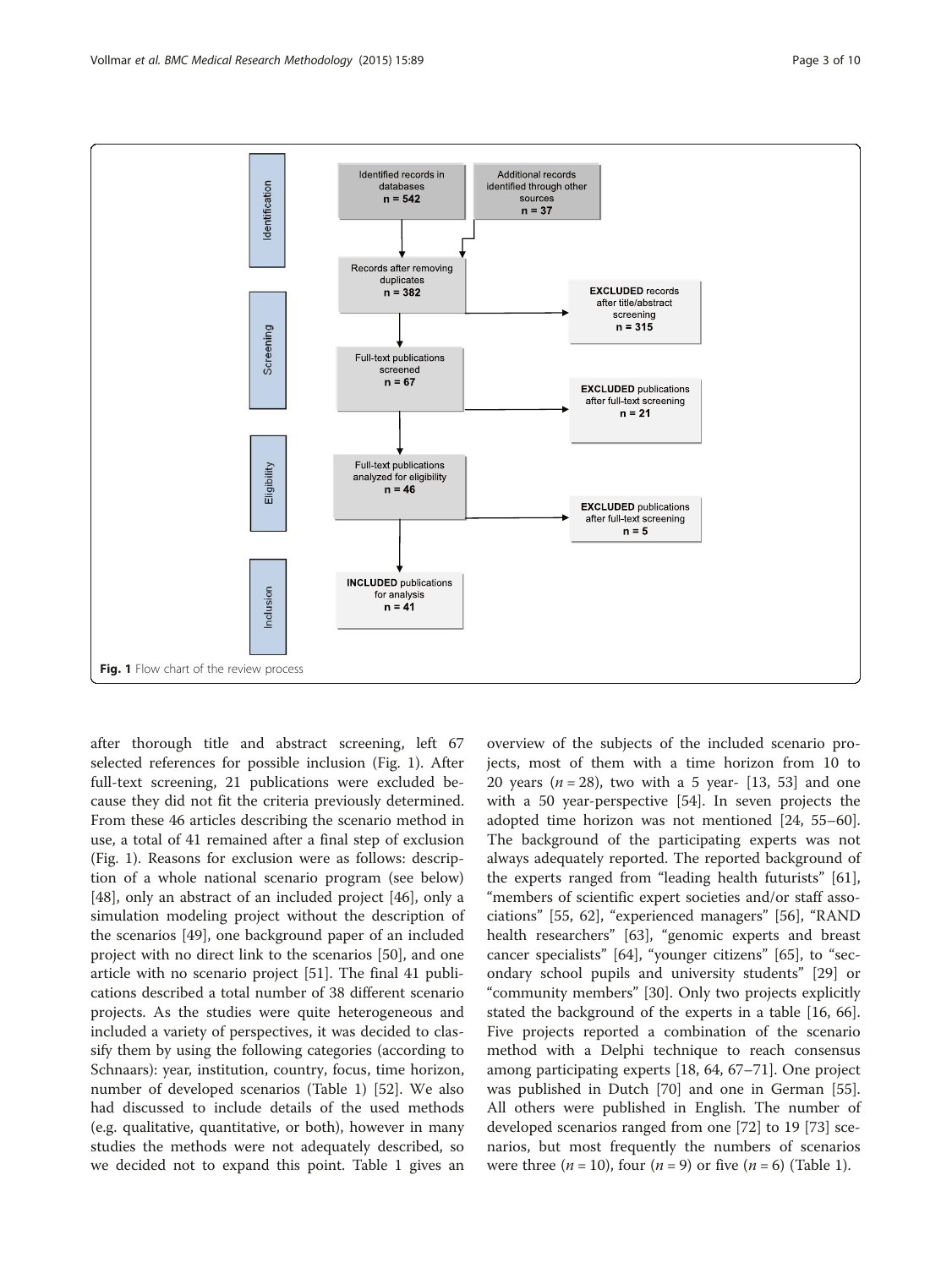## <span id="page-3-0"></span>Table 1 Subjects of the scenario projects

2 x 2005 Clark et al. [[83](#page-9-0)] also International Campaign

2006 Eberl & Schnepp [\[55\]](#page-9-0) The German Nurses

Awasthi et al. [\[82](#page-9-0)] to Revitalise Academic

Medicine (ICRAM)

Association

| Year of<br>publication | Reference                                                    | Institution                                                                  | Country     | Focus/title of the project                                                                                                         | Time horizon<br>[approx. in years] | Number of<br>scenarios |
|------------------------|--------------------------------------------------------------|------------------------------------------------------------------------------|-------------|------------------------------------------------------------------------------------------------------------------------------------|------------------------------------|------------------------|
| Before 1995            |                                                              |                                                                              |             |                                                                                                                                    |                                    |                        |
| 2 x 1988               | Becker [81], also<br>Schreuder [73]                          | STG <sup>b</sup>                                                             | Netherlands | Aging in the Netherlands                                                                                                           | 10                                 | 3                      |
| 1991, 1992             | Bijl [69] also Bijl &<br>Ketting [70]                        | STG <sup>b</sup>                                                             | Netherlands | Dementia in the Netherlands                                                                                                        | 10                                 | 3                      |
| 1994                   | Leufkens et al. [79]                                         | STG <sup>b</sup>                                                             | Netherlands | Future of Medicine                                                                                                                 | 10(15)                             | 4                      |
| 1988, 1989             | Schaapveld &<br>Cleton [74] also<br>Schreuder [73]           | STG <sup>b</sup>                                                             | Netherlands | Cancer diseases in the Netherlands                                                                                                 | 15                                 | >5                     |
| 1988                   | Schreuder [73]                                               | STG <sup>b</sup>                                                             | Netherlands | Cardio-vascular diseases in the<br>Netherlands                                                                                     | 15                                 | 19                     |
| 1989, 1997             | Van Beeck et al.<br>[68] also van Beeck<br>& Mackenbach [67] | STG <sup>b</sup>                                                             | Netherlands | Accident mortality and unintentional 15<br>injuries in the Netherlands                                                             |                                    | 9                      |
| 1992                   | Bezold [61]                                                  | IAF <sup>a</sup>                                                             | US          | Leadership practices and<br>organizational demands                                                                                 | 10                                 | 5                      |
| 1993                   | Venable et al. [53]                                          | University of Alabama                                                        | US          | Local public health departments                                                                                                    | 5                                  | 2                      |
| 1991                   | Zentner [76]                                                 | Institute for Health<br>Care Marketing                                       | US          | Health care organization (case<br>example: future opportunities<br>of American Transitional Care, Inc.)                            | 10                                 | 3                      |
| 1995-2004              |                                                              |                                                                              |             |                                                                                                                                    |                                    |                        |
| 2001                   | Harmsen et al. [80]                                          | Aarhus School of Business                                                    | Denmark     | Danish food industry                                                                                                               | 10                                 | 3                      |
| 1999                   | Islei et al. [56]                                            | Various universities                                                         | UK          | Pharmaceutical industry                                                                                                            | n.s. <sup>c</sup>                  | 7                      |
| 1997                   | Leufkens et al. [60]                                         | Department of Pharmaco-<br>epidemiology &<br>Pharmacotherapy                 | Netherlands | Clinical pharmacy                                                                                                                  | n.s. <sup>c</sup>                  | 3                      |
| 2000                   | Ling & Hadridge [78]                                         | Cambridge Foresight                                                          | UK          | Health care                                                                                                                        | $(15-)$ 20                         | 2                      |
| 2004                   | Neiner et al. [24]                                           | National Center for<br>Chronic Disease<br>Prevention and Health<br>Promotion | US          | Public health (specifically to illustrate<br>a health department's desire to<br>address chronic disease prevention<br>and control) | n.s. <sup>c</sup>                  | 3                      |
| 1998                   | Nielsen [72]                                                 | Allen Memorial Hospital                                                      | US          | Healthcare delivery                                                                                                                | 10                                 | 1                      |
| 2001                   | Sager [59]                                                   | Life Science Strategy<br>Consulting                                          | US          | Biotechnology                                                                                                                      | ns <sup>c</sup>                    | $\overline{4}$         |
| 2003                   | Van Lente et al. [71]                                        | University of Utrecht                                                        | Netherlands | Biotechnology in Europe                                                                                                            | $10 - 15$                          | $\overline{4}$         |
| <b>Since 2005</b>      |                                                              |                                                                              |             |                                                                                                                                    |                                    |                        |
| 2005                   | Bezold [22]                                                  | IAFa/Picker Institute                                                        | US          | Patient-centered care                                                                                                              | 10                                 | 4                      |
| 2005                   | Bezold & Beck [54]                                           | <b>IAFa</b>                                                                  | US          | Drug regulation                                                                                                                    | 50                                 | 3                      |
| 2011                   | Bierbooms et al. [13]                                        | Tilburg University                                                           | Netherlands | What types of residence should<br>be organized for people with<br>mental health problems?                                          | 5                                  | $\overline{4}$         |
| 2012                   | Buchan &<br>Seccombe [23]                                    | Queen Margaret<br>University                                                 | UK          | Future supply of registered nursing<br>staff, midwives and health visitors<br>in the National Health Service (NHS)                 | 10                                 | 8                      |
| 2013                   | Carlsen et al. [84]                                          | Defense Research Agency                                                      | Sweden      | Local adaptation to climate change                                                                                                 | 20                                 | $\overline{2}$         |

(health aspects)

Academic medicine 20 5

to 5

Germany Family health nursing in Germany n.s.<sup>c</sup> 7 reduced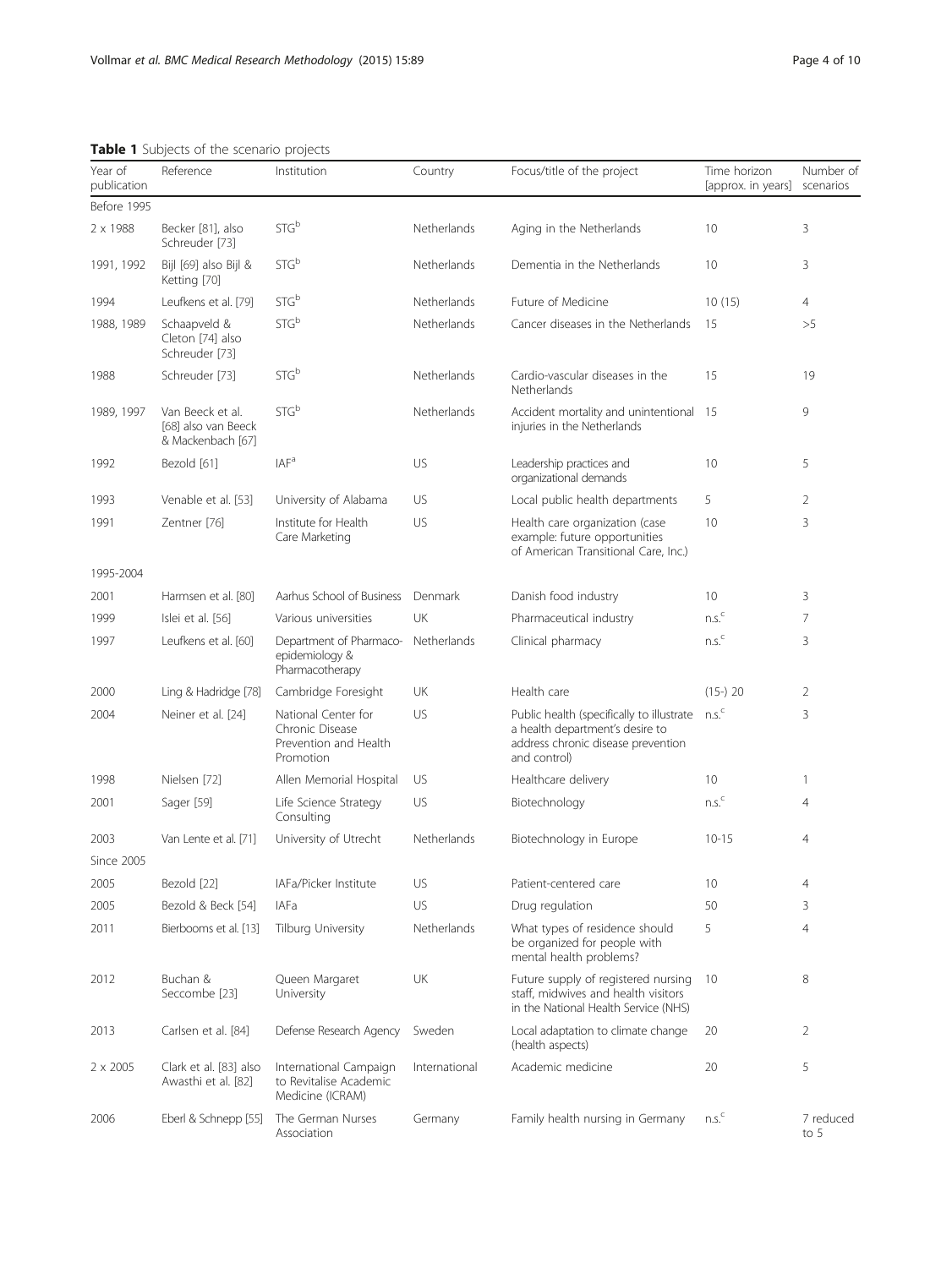|  |  |  |  |  |  | Table 1 Subjects of the scenario projects (Continued) |
|--|--|--|--|--|--|-------------------------------------------------------|
|--|--|--|--|--|--|-------------------------------------------------------|

| 2011 | Enzmann et al. [62]         | Society of Chairs of<br>Academic Radiology<br>Departments (SCARD)          | US              | Field of radiology                                                                                                       | 10                | 3                  |
|------|-----------------------------|----------------------------------------------------------------------------|-----------------|--------------------------------------------------------------------------------------------------------------------------|-------------------|--------------------|
| 2012 | Gnatzy & Moser [18]         | EBS Business School,<br>Deutschland                                        | India (Germany) | Evolving health insurance<br>industry in rural India                                                                     | 10                | $\overline{4}$     |
| 2014 | Gregório et al. [16]        | WHO Collaborating<br>Centre for Health<br>Workforce Policy<br>and Planning | Portugal        | Community pharmacists                                                                                                    | 10                | 3                  |
| 2013 | Karger [29]                 | Forschungs-zentrum<br>Jülich                                               | Germany         | Personalized medicine on<br>the example of dementia                                                                      | 20                | 4                  |
| 2006 | Ma & Seid [63]              | RAND cooperation                                                           | US              | Disease management in the US                                                                                             | 15                | 8                  |
| 2009 | Meristö [57]                | My wellbeing project                                                       | Finland         | Life control especially related to<br>health and personal wellbeing<br>using ICT-tools                                   | ns <sup>c</sup>   | 3                  |
| 2014 | Nguyen et al. [30]          | Centre for Public Health<br>and Ecosystem Research                         | Vietnam         | Community development                                                                                                    | 10                | 2 <sup>d</sup>     |
| 2005 | Niewöhner et al. [65]       | Max-Delbrueck-Center<br>for Molecular Medicine<br>(MDC)                    | Germany         | Relationship between biomedicine<br>and economy in Germany                                                               | 10                | $\overline{4}$     |
| 2012 | Retèl et al. [64]           | Netherlands Cancer<br>Institute                                            | Netherlands     | Developments in technology<br>assessment (e.g. clinical<br>implementation of the 70-gene<br>signature for breast cancer) | 15                | 10 reduced<br>to 5 |
| 2012 | Rhea & Bettles [77]         | Academy of Nutrition &<br><b>Dietetics</b>                                 | US.             | Dietetics workforce supply and<br>demand                                                                                 | 10                | 4                  |
| 2006 | Rydström &<br>Törnberg [58] | Karolinska Institute                                                       | Sweden          | External influences on cervical<br>cancer incidence and mortality                                                        | n.s. <sup>c</sup> | 8                  |
| 2011 | Suk & Semenza [75]          | European Centre for<br>Disease Prevention and<br>Control (ECDC)            | Europe (Sweden) | Future infectious disease threats<br>to Europe                                                                           | 10                | 8                  |
| 2014 | Vollmar et al. [21]         | German Center for<br>Neuro-degenerative<br>Diseases (DZNE)                 | Germany         | Health care for people with<br>dementia in Germany                                                                       | 20                | 5                  |
| 2008 | Wiek et al. [66]            | Institute for Environmental<br>Decisions (IED)                             | Switzerland     | Possible future developments of<br>nanotechnology in Switzerland                                                         | 10                | 5                  |

<sup>a</sup>/AF Institute for Alternative Futures, <sup>b</sup>STG Steering Committee on Future Health Scenarios, <sup>c</sup>n.s. not specified <sup>d</sup>"the outputs were limited to the best and worst case scenarios" [\[30](#page-8-0)]

## Main topics

The main topics of the scenario projects differed in many ways. Most of them addressed disease related issues ( $n = 9$ ), led by mental health and dementia ( $n = 4$ ) [[13, 21](#page-8-0), [29,](#page-8-0) [69](#page-9-0), [70\]](#page-9-0) and cancer  $(n = 3)$  [[58](#page-9-0), [64, 74\]](#page-9-0). Only one scenario project each reported on cardio-vascular diseases [\[73](#page-9-0)] and infectious diseases [\[75](#page-9-0)].

Five scenario projects dealt with public health issues on an organizational level [[24](#page-8-0), [30](#page-8-0), [53](#page-8-0), [61](#page-9-0), [76](#page-9-0)] and five on the labor market of different health care professionals [[16, 23,](#page-8-0) [55](#page-9-0), [60, 77\]](#page-9-0), with two of them focusing on the pharmacy profession [[16](#page-8-0), [60](#page-9-0)].

In addition, four projects dealt with health care 'in general' [\[22,](#page-8-0) [63, 72](#page-9-0), [78](#page-9-0)], four with other technology developments [\[57](#page-9-0), [62, 64](#page-9-0), [66\]](#page-9-0), and an additional four with the field of biotechnology and personalized medicine [[29,](#page-8-0) [59, 65](#page-9-0), [71](#page-9-0)].

Three projects were concerned with the pharmaceutical industry and drug development [[54](#page-9-0), [56, 79](#page-9-0)]. We could identify only one scenario project each about the food industry [\[80\]](#page-9-0), aging issues [\[73](#page-9-0), [81](#page-9-0)], 'recommendations' for a developing country [\[18\]](#page-8-0), academic medicine [\[82, 83](#page-9-0)], and the influence of climate change (on health) [\[84\]](#page-9-0).

Eleven scenario projects (Table [1](#page-3-0)) were from North America, 25 from Europe (one of them with a topic about India [\[18](#page-8-0)]), one from Vietnam [\[30\]](#page-8-0) and one had an international focus [[82, 83\]](#page-9-0). More than half of the projects  $(n = 21)$  were published in the last ten years, eight between 1995 and 2004 and nine before 1995. Of these nine, six projects [[67](#page-9-0)–[70, 73, 74](#page-9-0), [79, 81\]](#page-9-0) were part of a national program in the Netherlands. During this program the study group for future scenarios in health care (STG/STC) developed several scenarios for certain health issues from the mid-1980s to the mid-1990s for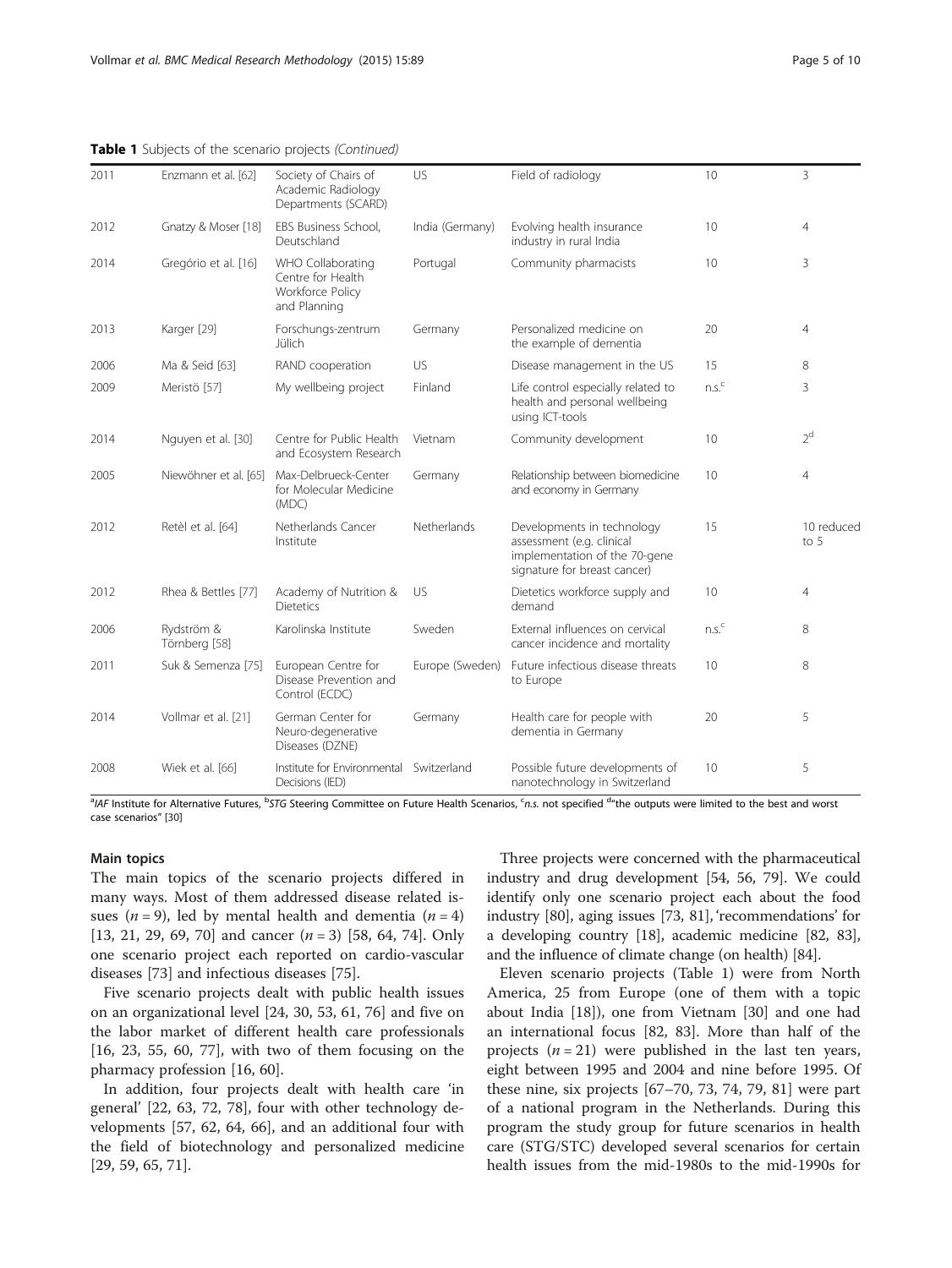## **Discussion**

The scenario method has been used for a wide spectrum of strategic issues and different applications, starting with military planning in the 1960s [[9](#page-8-0)–[11](#page-8-0), [52,](#page-8-0) [86, 87](#page-9-0)]. Despite its potential, use of the scenario method seems to have been published rarely in comparison to other methods such as the Delphi-technique, at least in the field of health care since the 1980s [[40, 48,](#page-8-0) [88\]](#page-9-0). Our scoping review could identify 41 relevant publications in scientific journals representing 38 scenario projects. There were a lot of different perspectives as indicated by the wide range of participating institutions and experts (Table [1](#page-3-0)). The scenario projects addressed not only public health problems, but also strategic issues for business decisions (e.g. the future of the Danish food industry [[80\]](#page-9-0), the opportunities of nanotechnology in Switzerland [[66\]](#page-9-0), or the relationship between biomedicine and the economy in Germany [[65](#page-9-0)]). One project even came from the Swedish Defense Research Agency (FOI) with tailormade scenarios for local adaptation to climate change [[84\]](#page-9-0). Nevertheless, this project addressed (among other things) the effects of a heat wave on the health care sector, which is definitely an important topic for public health researchers. One project described three fictive scenarios as examples for the scenario method itself [[24\]](#page-8-0). We decided to include this "project" because it addressed a relevant public health issue ("using a health department's desire to address chronic disease prevention and control") [\[24\]](#page-8-0). Most of the projects were developed after the year 2000 and addressed a wide range of topics, from regional institutional perspectives (e.g. local public health departments [[53\]](#page-8-0)) to global challenges (e.g. future infectious disease threats to Europe [[75](#page-9-0)]). Many of the scenario projects in this review provide a framework for determining actions in research, as well as in public policy-making, e.g. it could be the basis for discussing a national dementia plan [[21,](#page-8-0) [69, 70](#page-9-0)] or for developing a strategy to 'revitalize' academic medicine [[82, 83](#page-9-0)]. None of the projects has been designated as unsuccessful by the authors, which could be either a sign of the method's strength or of publication bias. In fact, Gregório and colleagues stated: "The use of scenario analysis in a strategic thinking process has demonstrated to be of value while planning for future resources and other policy issues" [\[16](#page-8-0)]. Several of these scenario projects were classified as helpful for strategic planning and also for enabling the incorporation of expert knowledge

(the qualitative 'human factor') [[13, 48, 53\]](#page-8-0). Additionally, several projects used quantitative approaches to calculate the scenarios [[21, 23](#page-8-0), [56\]](#page-9-0). The resulting scenarios were illustrated in many different ways or combinations (e.g. tables [\[82\]](#page-9-0), text descriptions [[78](#page-9-0)], pictures [[83](#page-9-0)], or short stories called storylines [[21\]](#page-8-0)). Although there is no definite response to the question of how many scenarios are optimal in the scenario planning literature [[87](#page-9-0)], three to five scenarios are considered appropriate by most of the researchers [[86, 87\]](#page-9-0). This number also occurred most frequently in our review. Scenarios can be described as outlines of possible variations of the future [[88\]](#page-9-0), but do not describe comprehensive pictures of the future and do not claim to be complete or correct [\[10](#page-8-0)]. Sometimes doubts with respect to the reliability of the scenarios may arise because the methods are not clearly described [\[15](#page-8-0), [54, 78](#page-9-0), [82](#page-9-0), [83, 89](#page-9-0)]. Compared to conventional methodological reporting, i.e. in clinical studies, the method in scenario projects should be described as precisely as possible due to the process-oriented character of scenario development. This includes the selection of the experts, the applied software tools, the use of additional literature sources, and also the method's use in combination with other methods, like the Delphi technique [[67](#page-9-0)–[71](#page-9-0)].

## Limitations

Although this review is quite comprehensive with respect to the scenario method in the field of health or health care, there are some limitations (partly inherent to the scenario method, see below) which should be mentioned. First of all, despite our detailed search strategy, it was difficult to accurately identify appropriate scenario projects. This issue is summarized by Glenn's statement: "scenario is the most abused term in futures research" [[9\]](#page-8-0). Bishop and colleagues added: "even the most basic vocabulary is used every which way in this field [[89\]](#page-9-0). We provided some examples of this issue in the [Methods](#page-1-0) section (reasons for exclusion). Even when an article's title seems to be clear, one cannot be certain that the article deals with a scenario project [[31](#page-8-0), [90](#page-9-0)]. Furthermore, there is no clear-cut scenario method. Unlike classical epidemiological research, many variants of the method exist and, according to our findings, are applied in various projects [\[9](#page-8-0), [10, 48,](#page-8-0) [87](#page-9-0), [88](#page-9-0)]. An additional difficulty is that these different variants of the method have not remained stable. For example, there has been a notable shift from quantitative to more qualitative or mixed method approaches, as evidenced by statements like "Scenario-projects are primarily simulation" [[81](#page-9-0)], "scenario analysis is essentially a qualitative technique" [[53](#page-8-0)], "we have used […], the qualitative scenario method, in order to assess and rank possible influencing factors" [\[58](#page-9-0)]. According to Glenn, "often projections are confused with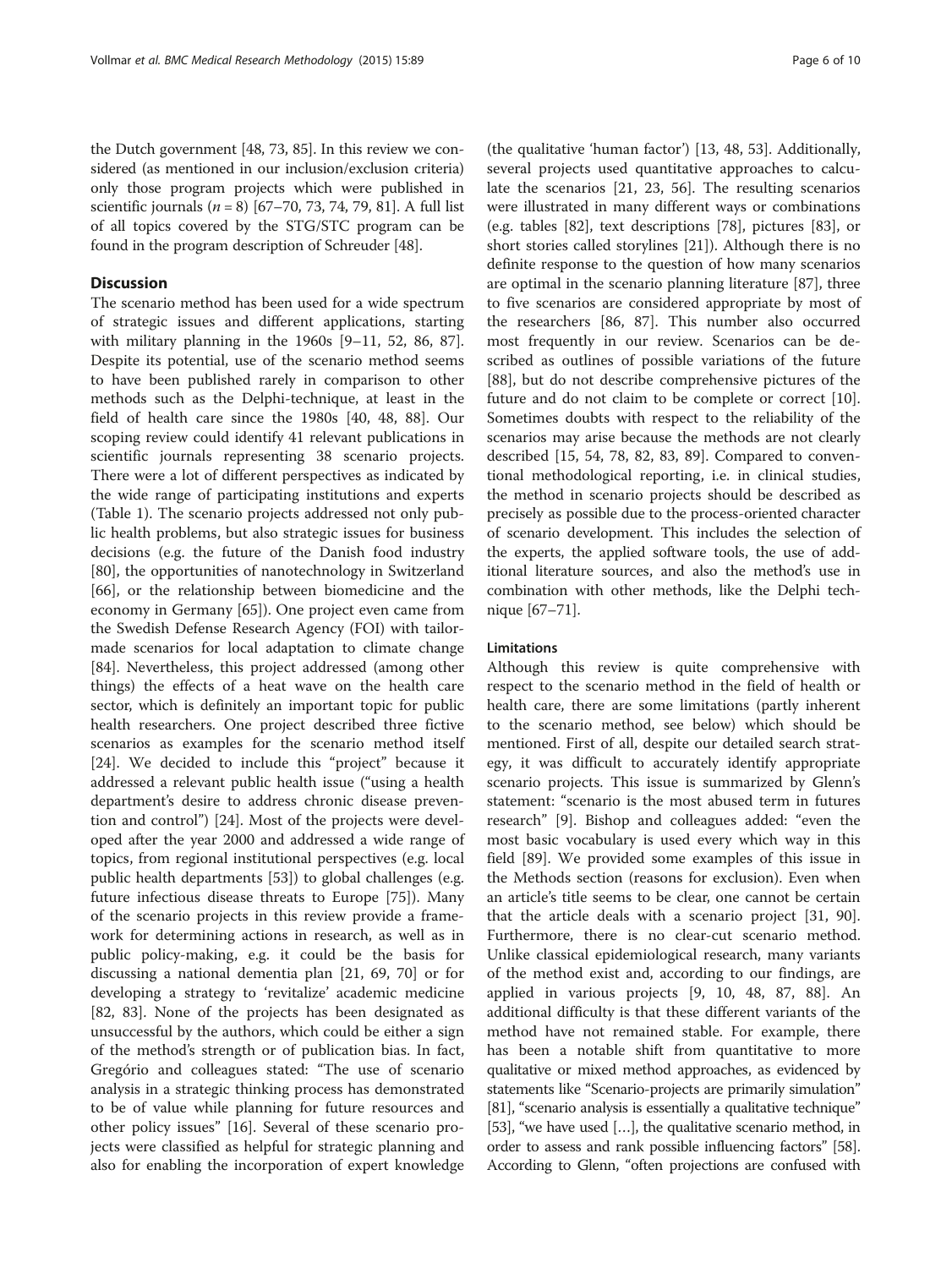scenarios" [\[9\]](#page-8-0). Another limitation is that only 11 publications were identified from searches in the databases used in this review. The remaining 30 publications were found by screening the reference lists, on the internet, and through recommendations from experts in the field. It was also apparent that only a few scenario projects have been published in scientific journals (by researchers), whereas a substantial number of project reports have been published as grey literature by government institutions [\[25,](#page-8-0) [91](#page-9-0)], nongovernment organizations [[47](#page-8-0), [92](#page-9-0)] or private (commercial/ consulting) firms [\[92, 93](#page-9-0)]. So, it should be taken into consideration that some of the scenario projects have not been developed by scientific experts, but rather came from non-scientific institutions or clinical organizations (with little awareness of scientific research techniques) [\[55, 62](#page-9-0), [72\]](#page-9-0)). Additionally, some included scenario projects [[21](#page-8-0), [29](#page-8-0)] have also been published in more detailed reports [\[94](#page-9-0)] or books [\[95](#page-9-0)].

#### Decision against reviewing grey literature

The "Pisa Declaration on Policy Development for Grey Literature Resources" [[96\]](#page-9-0), a Cochrane report [\[97](#page-9-0)], and the enhanced Arksey and O´Malley framework [[27](#page-8-0), [28](#page-8-0)] all recommend including grey literature to validate the results of a research-based literature search. However, Levac and colleagues also point out the cost-to-benefit ratio consideration: "Balancing breadth and comprehensiveness of the scoping study with feasibility of resources can be challenging" [[28](#page-8-0)].

We decided not to include grey literature because of the following reasons:

Firstly, although non-peer reviewed publications have the potential to provide valuable insights in this area, the quality of methods applied to data collection, analysis and interpretation may vary substantially [[98](#page-9-0)]. We conducted an exploratory search on the internet before we used a systematic search approach. We randomly surveyed the reports and found a very heterogeneous quality. Although there were a few reports reflecting high scientific quality (e.g. [\[25,](#page-8-0) [99\]](#page-9-0)) we also identified reports of lesser quality and reports with minimal to non-existent descriptions of the methods used [\[93](#page-9-0)]. Notably, one can be assumed that reports from commercial/consulting firms [\[92,](#page-9-0) [93\]](#page-9-0) try to avoid detailed and transparent description of the scenario preparation process in order to protect proprietary data and the nature of their business model. Secondly, in order to confirm that our results could be replicated, we wanted to ensure that all studies had been subjected to some form of peer-review. In order to still allow a maximal amount of comprehensiveness, we conducted a systematic search for literature in the mentioned databases and

also in the reference lists of the identified literature (backward tracking).

Thirdly, there is still a lack of persistent identifiers and open standards of metadata for grey literature, which complicates the identification of relevant publications. Fourthly, the large number of existing scenario projects addressed in reports (e.g. [[25](#page-8-0), [91](#page-9-0), [93,](#page-9-0) [94](#page-9-0), [99](#page-9-0)–[101\]](#page-9-0)) made it impossible to handle a comprehensive search with our limited resources. Because of that, the effort associated with a comprehensive search for grey literature would be disproportionate to the resulting benefits. For example, the study group for future scenarios in health care (STG/STC) listed 29 published books for their program alone [\[48\]](#page-8-0). For this program we identified eight scenario project articles published in scientific journals [\[67](#page-9-0)–[70](#page-9-0), [73,](#page-9-0) [74,](#page-9-0) [79](#page-9-0), [81](#page-9-0)].

For these reasons, we think a subsequent integration of grey literature would not have led to new and stronger results for our research aims.

## Limitations of the scenario method itself

The following limitations are inherent to the scenario method itself and should be considered also in health planning [\[9](#page-8-0), [10](#page-8-0), [48,](#page-8-0) [87, 88](#page-9-0)]. Firstly, creating explorative scenarios can be time-consuming and therefore costintensive, in particular because they tie up personnel resources [\[21](#page-8-0)]. However, the processes are scalable; a small group might be able to develop consistent scenarios, for example [\[58, 61](#page-9-0)]. Secondly, the quality of the scenarios depends greatly on the imagination, information basis and competency of the experts taking part [[21](#page-8-0), [102\]](#page-9-0). Thus, there is a potential risk of biased scenarios if experts are inclined to give preference to well-known developments and to reject any that seem too unorthodox; or in other words: opinion leaders who try to dominate a scenario group are counterproductive [\[64\]](#page-9-0). As a result, the selection of the experts is of considerable importance and should depend on the criteria applied to consensus processes and Delphi methods [\[64, 102](#page-9-0)]. But, as shown in the included scenario projects, it is possible to get usable conclusions with 'ordinary' persons acting as experts [[29](#page-8-0), [30,](#page-8-0) [65\]](#page-9-0). Thirdly, if the scenario developing process is not only narrative like some included projects [[55](#page-9-0), [58, 72](#page-9-0)], but also includes quantitative aspects by means of calculations [\[64, 81\]](#page-9-0), the mathematical processes used to generate the scenarios may be plausible for scenario-natives but incomprehensible for non-experts [[21](#page-8-0)]. Thus, unlike other methods (e.g. Monte-Carlo simulation), there is no standard gateway for the researcher to use common tools or packages. Fourthly, the selection of the key factors is the crucial point of each scenario analysis [\[9](#page-8-0)]. In principle, a systematic search for each selected key factor is desirable to generate evidence, but available resources would hardly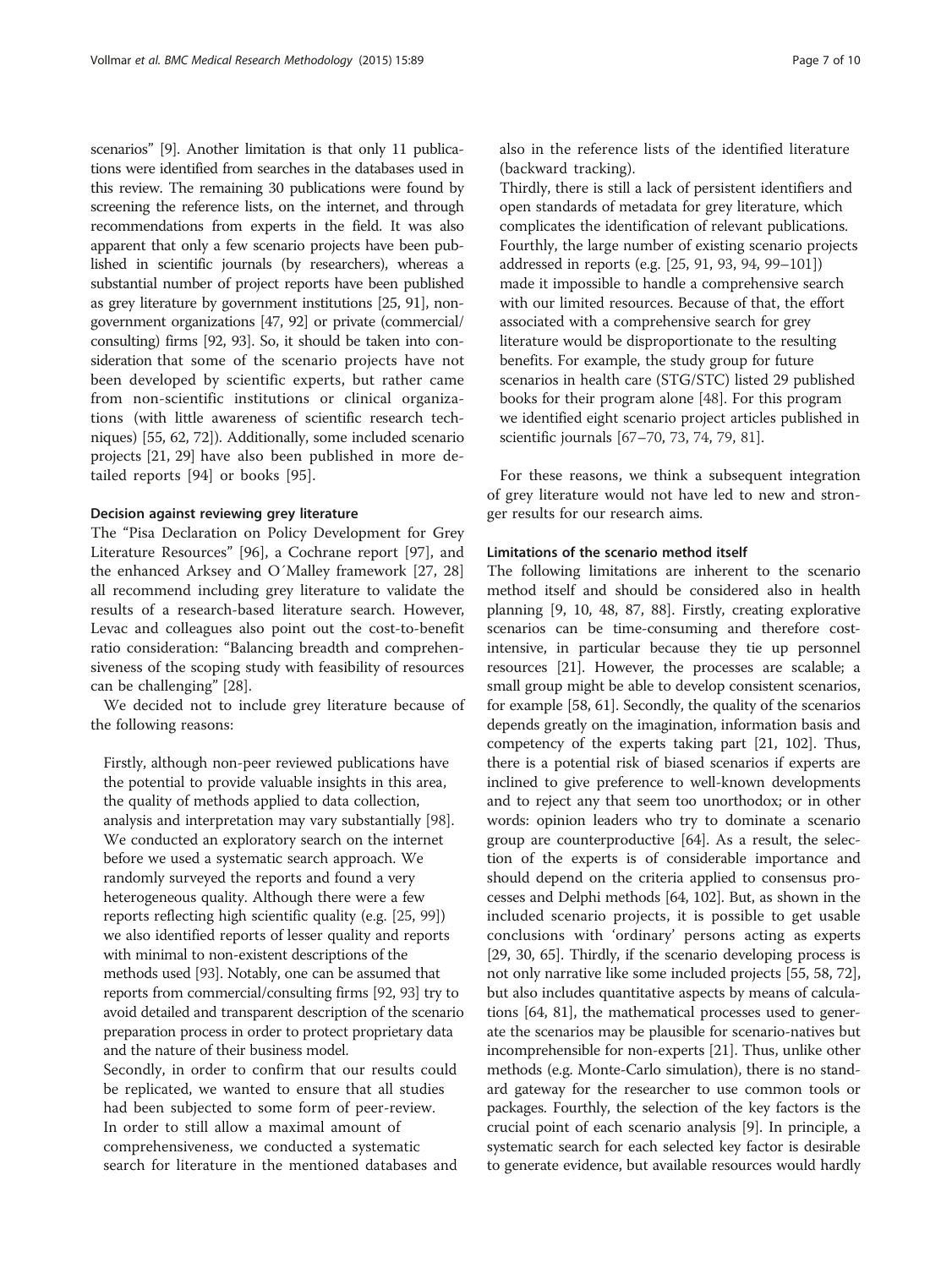<span id="page-7-0"></span>allow this. Fifthly, scenarios are not forecasting the future as each step always entails subjective assessments and evaluations of abstract and complex facts. So, another threat might be the overestimation of the exactness of explorative scenarios. The sixth and final point seems to be critical for the acceptance of the scenario method as a scientific tool particularly in the field of public health. Even though the reporting of the more common Delphi technique has room for further improvement [[5, 8\]](#page-8-0), it seems that the variability in using and reporting the scenario method is much higher [\[10](#page-8-0), [15,](#page-8-0) [87](#page-9-0), [103\]](#page-9-0). The authors strongly believe that there is a need to improve the reporting of scenario projects, along the lines of a GRAMMS-like guideline which is used for mixed methods studies and recommended by the equator-network [\(www.](http://www.equator-network.org) [equator-network.org\)](http://www.equator-network.org) [\[104](#page-9-0)]. Proposed indicators as a result from this review are listed in Table 2. Only if the transparency required to reproduce the underlying

Table 2 Proposed key methodological criteria to report in scenario projects

#### Criteria

Aim of the scenario project

- Does the word "scenario project (planning, approach…)" appear in the title along with the topic of primary interest?
- Is the topic of interest clearly described?
- What are the proposed implications?
- Are the target groups and/or stakeholders specified?
- Is there a clear time horizon?

Framework of the scenario project

- Are the preconditions and presuppositions well described?
- Is the process of developing the areas of influence, key factors, and future projections adequately described?
- Who is involved (description of scenario development team and participants/experts)?
- Is the background of participants/experts clear?
- How will participants/experts be selected or excluded?

Methodological approach of the scenario project

- Is the specific scenario technique used (e.g. only narrative, consistence analysis, cross-impact analysis) well described?
- If any, is the mathematical approach well described?
- How is the mathematical approach transformed/implemented in software (if applicable)?
- Is there any combination with other methods like the Delphi technique?
- Is the presentation of the scenario development process adequate?
- Are the scenarios presented in a sound manner (to the specified target groups/stakeholders)?

Impact of the scenario project

- Are there any recommendations for different target groups/ stakeholders?
- What are the next steps after the scenario project?

evidence exists, will the scenario method be a useful tool for future health care planning and strategic public health decision-making [[103\]](#page-9-0).

## **Conclusions**

In recent years, more scenario projects relating to health and health care have been published in scientific journals than ever before. This review provides a comprehensive overview of the use of the scenario method in the field of public health and health policy research. The scenario method has been classified as most helpful for strategic issues by several authors of the projects. However, there is no 'one" scenario method. There is a wide spectrum of strategic aims covered by heterogeneous variants of the scenario method.

To establish the scientific use of scenario methods, uniform qualitative reporting would be useful, based on the GRAMMS criteria, for example [\[104](#page-9-0)].

## Additional files

[Additional file 1:](dx.doi.org/10.1186/s12874-015-0083-1) Supplementary data 1: Search strategies. (DOCX 17 kb)

[Additional file 2:](dx.doi.org/10.1186/s12874-015-0083-1) Supplementary data 2: Inclusion and exclusion criteria (see also Fig. [1](#page-2-0)). (DOCX 16 kb)

#### Competing interests

None of the investigators involved in this study have a conflict of interest.

#### Authors' contributions

HCV conceived and developed this review and drafted the manuscript. He collected and collated the data and coordinated the whole process. TO assisted in methodological aspects of the scoping review, helped to perform the data analysis, and contributed to draft the manuscript. MR helped to design the study, analyzed the data and assisted to draft the manuscript. All authors read and approved the final manuscript.

#### Acknowledgements

We thank Karla Bergerhoff, MD, Cochrane Metabolic and Endocrine Disorders Group (CMED), Medical Faculty, Heinrich-Heine-University Düsseldorf for her helpful support during research. We also thank Nancy Myers, BA, for her language support.

#### Funding

Research reported in this publication was supported only by the institutions of the authors.

## Author details

<sup>1</sup>Institute of General Practice, Medical Faculty, Heinrich-Heine-University Düsseldorf, Moorenstr. 5, 40225 Düsseldorf, Germany. <sup>2</sup>Institute of General Practice and Family Medicine, Faculty of Health, Witten/Herdecke University, Witten, Germany. <sup>3</sup>Institute of Integrative Medicine, Faculty of Health, Witten/ Herdecke University, Witten, Germany. <sup>4</sup>Institute of Health Economics and Clinical Epidemiology, University Hospital Cologne, Cologne, Germany.

## Received: 16 January 2015 Accepted: 12 October 2015 Published online: 16 October 2015

#### References

1. Yost J, Dobbins M, Traynor R, DeCorby K, Workentine S, Greco L. Tools to support evidence-informed public health decision making. BMC Public Health. 2014;14:728.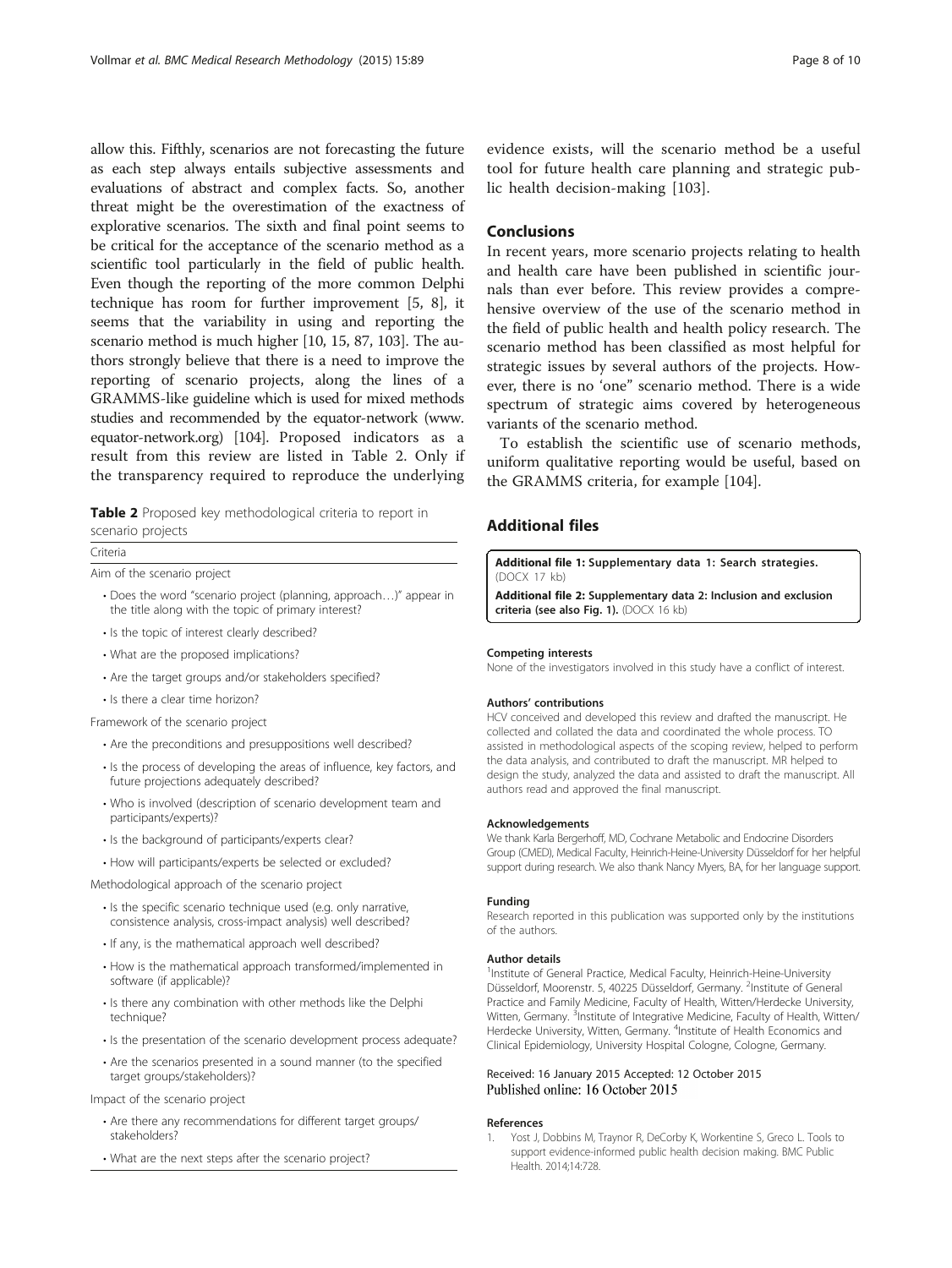- <span id="page-8-0"></span>3. Ferri CP, Prince M, Brayne C, Brodaty H, Fratiglioni L, Ganguli M, et al. Global prevalence of dementia: a Delphi consensus study. Lancet. 2005;366(9503):2112–7.
- 4. Gensichen J, Vollmar HC, Sönnichsen A, Waldmann UM, Sandars J. E-learning for education in primary healthcare - turning the hype into reality: A Delphi study. Eur J Gen Pract. 2009;15(1):11–4.
- 5. Diamond IR, Grant RC, Feldman BM, Pencharz PB, Ling SC, Moore AM, et al. Defining consensus: a systematic review recommends methodologic criteria for reporting of Delphi studies. J Clin Epidemiol. 2014;67(4):401–9.
- 6. Fone D, Hollinghurst S, Temple M, Round A, Lester N, Weightman A, et al. Systematic review of the use and value of computer simulation modelling in population health and health care delivery. J Public Health Med. 2003;25(4):325–35.
- 7. Cuhls K. From forecasting to foresight processes—new participative foresight activities in Germany. Journal of Forecasting. 2003;22(2–3):93–111.
- Landeta J. Current validity of the Delphi method in social sciences. Technological Forecasting and Social Change. 2006;73(5):467–82.
- 9. Glenn JC, The Futures Group International. Scenarios. In: Glenn JC, Gordon TJ, editors. Futures Research Methodology Version 30. The Millenium Project; 2011. p. 52.
- 10. Kosow H, Gaßner R. Methods of future and scenario analysis: overview, assessment, and selection criteria, vol. Studies 39. Bonn: Deutsches Institut für Entwicklungspolitik/German Development Institute; 2008.
- 11. Schwartz P. The Art of the Long View. Paths to Strategic Insight for Yourself and your Company. New York, London, Toronto, Sydney, Auckland: Doubleday; 1996.
- 12. Wright G, Van der Heijden K, Burt G, Bradfield R, Cairns G. Scenario planning interventions in organizations: an analysis of the causes of success and failure. Futures. 2008;40(3):218–36.
- 13. Bierbooms JJ, Bongers IM, van Oers HA. A scenario analysis of the future residential requirements for people with mental health problems in Eindhoven. BMC Med Inform Decis Mak. 2011;11:1.
- 14. Wilkinson A, Kupers R, Mangalagiu D. How plausibility-based scenario practices are grappling with complexity to appreciate and address 21st century challenges. Technological Forecasting and Social Change. 2013;80(4):699–710.
- 15. Postma TJBM, Liebl F. How to improve scenario analysis as a strategic management tool? Technological Forecasting and Social Change. 2005;72(2):161–73.
- 16. Gregório J, Cavaco A, Velez Lapão L. A scenario-planning approach to human resources for health: the case of community pharmacists in Portugal. Human Resources for Health. 2014;12:58.
- 17. Moore S, Mawji A, Shiell A, Noseworthy T. Public health preparedness: a systems-level approach. J Epidemiol Community Health. 2007;61(4):282–6.
- 18. Gnatzy T, Moser R. Scenario development for an evolving health insurance industry in rural India: INPUT for business model innovation. Technological Forecasting and Social Change. 2012;79:688–99.
- 19. Anderson LA, McConnell SR. The healthy brain and our aging population: translating science to public health practice. Alzheimer's and Dementia: the Journal of the Alzheimer's Association. 2007;3(2 Suppl):S1–2.
- 20. Varum CA, Melo C. Directions in scenario planning literature A review of the past decades. Futures. 2010;42(4):355–69.
- 21. Vollmar HC, Goluchowicz K, Beckert B, Donitz E, Bartholomeyczik S, Ostermann T, et al. Health care for people with dementia in 2030 results of a multidisciplinary scenario process. Health Policy. 2014;114(2–3):254–62.
- 22. Bezold C. The future of patient-centered care: scenarios, visions, and audacious goals. J Altern Complement Med. 2005;11 Suppl 1:S77–84.
- 23. Buchan J, Seccombe I. Using scenarios to assess the future supply of NHS nursing staff in England. Human Resources for Health. 2012;10(1):16.
- 24. Neiner JA, Howze EH, Greaney ML. Using scenario planning in public health: anticipating alternative futures. Health Promot Pract. 2004;5(1):69–79.
- 25. Butler-Jones D, Trumble Waddell J. Children and Physical Activity Scenarios Project: Evidence-Based Visions of the Future. In. Team PHAaS, editors. Ottawa: Public Health Agency of Canada; 2011.
- 26. Armstrong R, Hal lBJ, Doyle J, Waters E. Cochrane Update. 'Scoping the scope' of a cochrane review. J Public Health. 2011;33(1):147–50.
- 27. Arksey H, O'Malley L. Scoping studies: towards a methodological framework. International Journal of Social Research Methodology. 2005;8(1):19–32.
- 28. Levac D, Colquhoun H, O'Brien KK. Scoping studies: advancing the methodology. Implement Sci. 2010;5:69.
- 29. Karger CR. Citizen scenarios for the future of personalized medicine: a participatory scenario process in Germany. The International Journal of Interdisciplinary Social and Community Studies. 2013;7(2):1–16.
- 30. Nguyen V, Nguyen-Viet H, Pham-Duc P, Wiese M. Scenario planning for community development in Vietnam: a new tool for integrated health approaches? Glob Health Action. 2014;7:24482.
- 31. Ashton J. Future Scenarios for Public Health in Europe. Eur J Pub Health. 1992;2(1):54–9.
- 32. Norgaard LS, Colberg L, Niemann MR. The role of the Danish community pharmacist: perceptions and future scenarios. Pharm World Sci. 2001;23(4):159–64.
- 33. Olshansky SJ, Goldman DP, Zheng Y, Rowe JW. Aging in America in the Twenty-first Century: Demographic Forecasts from the MacArthur Foundation Research Network on an Aging Society. Milbank Quarterly. 2009;87(4):842–62.
- 34. Kalogirou S, Foley R. Health, Place and Hanly: Modelling accessibility to hospitals in Ireland. Irish Geography. 2006;39:52–68.
- 35. Comas-Herrera A, Northey S, Wittenberg R, Knapp M, Bhattacharyya S, Burns A. Future costs of dementia-related long-term care: exploring future scenarios. Int Psychogeriatr. 2011;23(1):20–30.
- 36. Ryynanen OP, Myllykangas M, Kinnunen J, Halonen P, Takala J. Prioritization attitudes among doctors and nurses examined by a scenario method. Int J Technol Assess Health Care. 2000;16(1):92–9.
- 37. Boakes E. Using foresight in safe nursing care. J Nurs Manag. 2009;17(2):212–7.
- 38. Persky S, Kaphingst KA, Condit CM, McBride CM. Assessing hypothetical scenario methodology in genetic susceptibility testing analog studies: a quantitative review. Genet Med. 2007;9(11):727–38.
- 39. Kossovsky N, Brandegee B. Why compliance is not good enough. J Biomed Mater Res. 1999;48(1):1-4.
- 40. Pesut DJ. Scenarios: Stories about the future. Nursing Outlook. 1998;46:55.
- 41. Edgar B, Abouzeedan A, Hedner T, Maack K, Lundqvist M. Using scenario planning in regional development context: the challenges and opportunities. World Journal of Science, Technology and Sustainable Development. 2013;10(2):103–22.
- 42. Hilderink H. Scenario development methodology. In: McKee M, Ricciardi W, Zeegers Paget D, editors. 6th European Public Health Conference Eur J Public Health, vol. 23. Brussels: Eur J Public Health; 2013. p. 15.
- 43. Reed MS, Kenter J, Bonn A, Broad K, Burt TP, Fazey IR, et al. Participatory scenario development for environmental management: A methodological framework illustrated with experience from the UK uplands. J Environ Manage. 2013;128:345–62.
- 44. Batenburg R. The Dutch model of health human resources planning and the new challenges of an integrative European perspective. In: McKee M, Ricciardi W, Zeegers Paget D, editors. 6th European Public Health Conference Eur J Public Health, vol. 23. Brussels: Eur J Public Health; 2013. p. 82.
- 45. Hicks C. Sustainable and healthy lifestyles towards 2050; lessons learned from SPREAD 2050. In: McKee M, Ricciardi W, Zeegers Paget D, editors. 6th European Public Health Conference Eur J Public Health, vol. 23. Brussels: Eur J Public Health; 2013. p. 92.
- 46. Vollmar HC, Buscher I, Goluchowicz K, Donitz E, Wilm S, Beckert B, et al. Health care of people with dementia in germany in 2030 - A multidisciplinary scenario approach (SCE-DEM). In: Alzheimer's Association International Conference: 2011. Paris: Alzheimer's and Dementia; 2011. p. S447–8.
- 47. Braun A, Rijkers-Defrasne S, Pechmann A, Amanatidou E, Psarra F. Future of public health systems in Europe. EFMN Issue Analysis 2008 Final Report. In. Düsseldorf: VDI Technologiezentrum; 2008: 113.
- 48. Schreuder RF. Health scenarios and policy making: Lessons from the Netherlands. Futures. 1995;27(9–10):953–8.
- 49. Stephan JC. The scenario method in health planning. Cahiers De Sociologie et De Demographie Medicales. 1983;23:139–48.
- 50. Buchan J, Seccombe I. The end of growth? Analysing NHS nurse staffing. J Adv Nurs. 2013;69(9):2123–30.
- 51. Schwarz JO. Assessing future disorders in organizations: implications for diagnosing and treating schizophrenic, depressed or paranoid organizations. Foresight. 2007;9(2):15–26.
- 52. Schnaars SP. How to develop and use scenarios. Longe Range Planning. 1987;20(1):105–14.
- 53. Venable JM, Ma QL, Ginter PM, Duncan WJ. The use of scenario analysis in local public health departments: alternative futures for strategic planning. Public Health Rep. 1993;108(6):701–10.